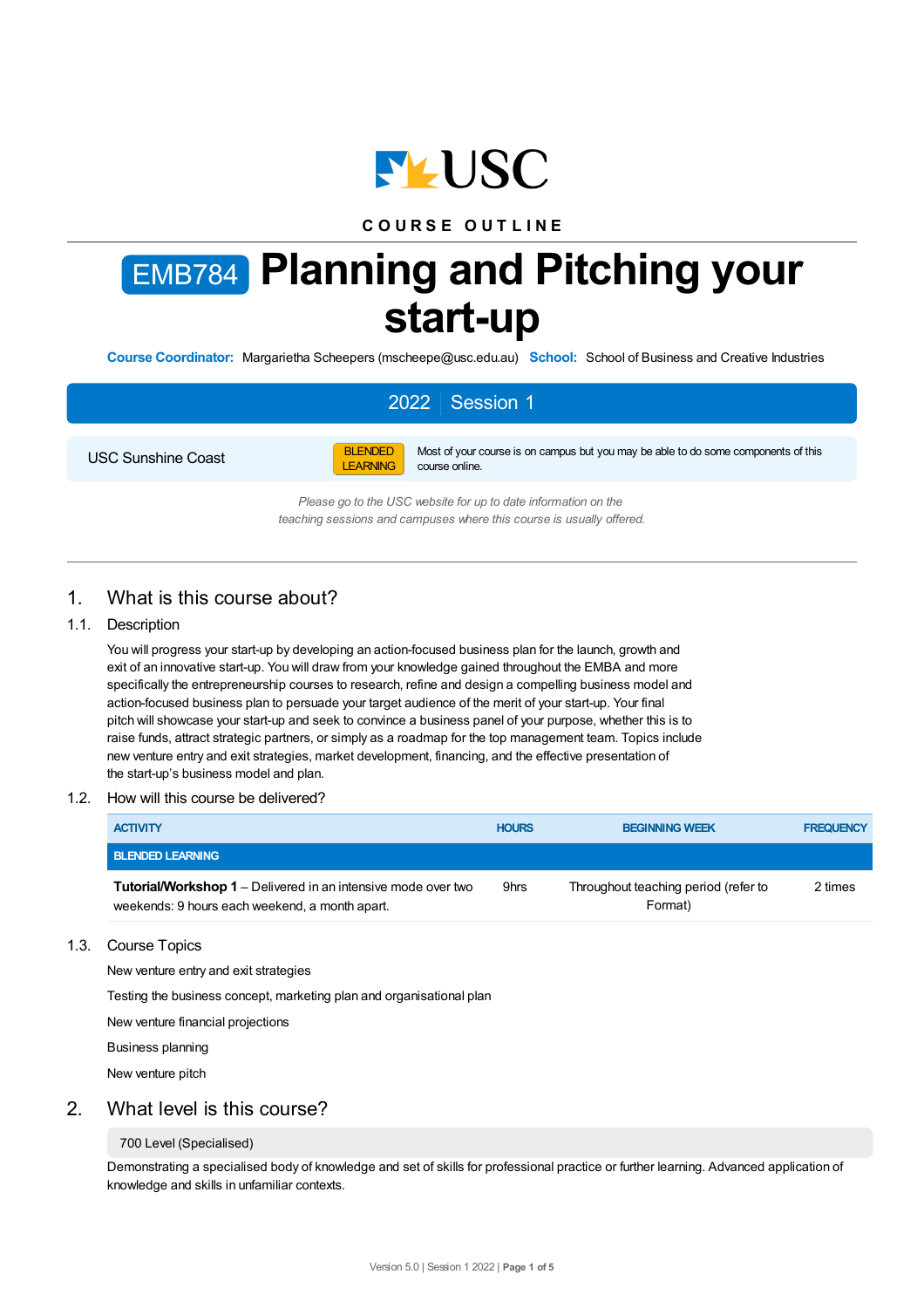# 3. What is the unit value of this course?

6 units

# 4. How does this course contribute to my learning?

| <b>COURSE LEARNING OUTCOMES</b>                                   |                                                                                                                                                                            | <b>GRADUATE QUALITIES MAPPING</b>                                      | PROFESSIONAL STANDARD MAPPING                                   |  |  |
|-------------------------------------------------------------------|----------------------------------------------------------------------------------------------------------------------------------------------------------------------------|------------------------------------------------------------------------|-----------------------------------------------------------------|--|--|
| On successful completion of this course, you<br>should be able to |                                                                                                                                                                            | Completing these tasks successfully will<br>contribute to you becoming | Association to Advance Collegiate Schools of<br><b>Business</b> |  |  |
| 〔1                                                                | Develop a market entry strategy for your<br>new venture.                                                                                                                   | Creative and critical thinker<br>Engaged                               | PC1.1 - Written Communication<br>PC3.1 - Problem Solving        |  |  |
| $\left( 2\right)$                                                 | Integrate marketing and operational<br>assumptions from your proposed<br>venture and develop pro-forma financial<br>statements for the business plan of the<br>new venture | Knowledgeable                                                          | PC1.1 - Written Communication<br>PC3.1 - Problem Solving        |  |  |
| $\left( 3 \right)$                                                | Write a business plan with the purpose<br>of convincing your target audience to<br>raise funds, attract strategic partners, or<br>acquire key customers.                   | Creative and critical thinker<br>Empowered                             | PC1.1 - Written Communication<br>PC3.1 - Problem Solving        |  |  |
|                                                                   | Pitch (present) your start-up to a panel<br>persuading them to achieve the purpose<br>of your plan                                                                         | Empowered<br>Engaged                                                   | PC1.2 - Oral Communication                                      |  |  |

# 5. Am Ieligible to enrol in this course?

Refer to the USC [Glossary](https://www.usc.edu.au/about/policies-and-procedures/glossary-of-terms-for-policy-and-procedures) of terms for definitions of "pre-requisites, co-requisites and anti-requisites".

5.1. Pre-requisites

Enrolled in Program BU791

5.2. Co-requisites

EMB766

5.3. Anti-requisites

MBA716

5.4. Specific assumed prior knowledge and skills (where applicable)

Not applicable

# 6. How am Igoing to be assessed?

6.1. Grading Scale

Standard Grading (GRD)

High Distinction (HD), Distinction (DN), Credit (CR), Pass (PS), Fail (FL).

6.2. Details of early feedback on progress

Early formative feedback will be presented during class workshops and during the Saturday 19 February pitch and business plan review workshop.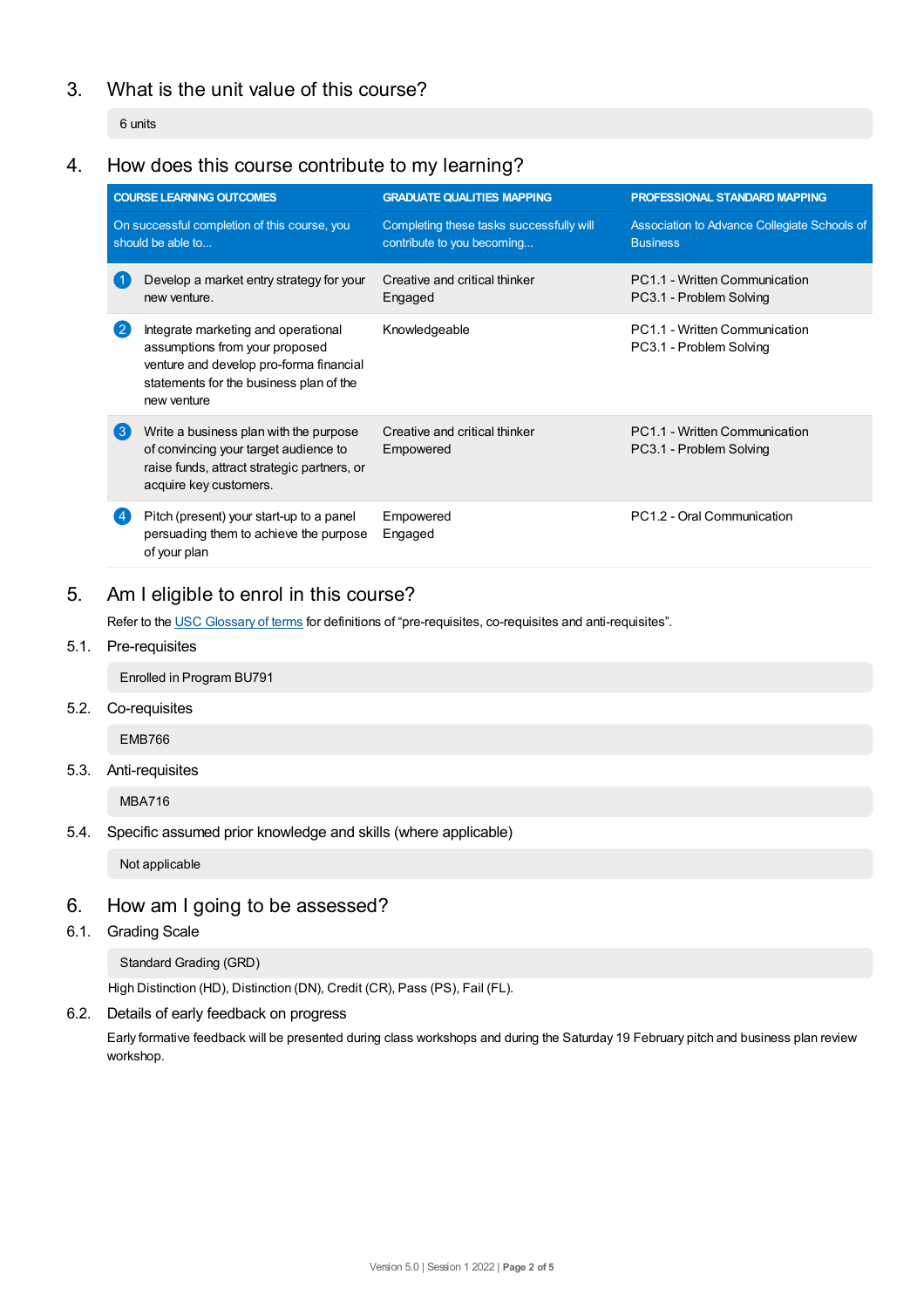## 6.3. Assessment tasks

| <b>DELIVERY</b><br><b>MODE</b> | <b>TASK</b><br>NO. | <b>ASSESSMENT</b><br><b>PRODUCT</b> | <b>INDIVIDUAL</b><br><b>OR GROUP</b> | <b>WEIGHTING</b><br>$\frac{9}{6}$ | <b>WHAT IS THE</b><br><b>DURATION /</b><br>LENGTH? | <b>WHEN SHOULD I</b><br>SUBMIT? | <b>WHERE SHOULD I</b><br><b>SUBMIT IT?</b>               |
|--------------------------------|--------------------|-------------------------------------|--------------------------------------|-----------------------------------|----------------------------------------------------|---------------------------------|----------------------------------------------------------|
| All                            |                    | Plan                                | Individual                           | 60%                               | 20 pages plus<br>appendices                        | <b>Refer to Format</b>          | Online Assignment<br>Submission with<br>plagiarism check |
| All                            | 2                  | Oral                                | Individual                           | 40%                               | 7 minutes,<br>followed by 3<br>minutes Q&A         | Refer to Format                 | In Class                                                 |

## **All - Assessment Task 1:** Business Plan (written)

| <b>GOAL:</b>     | To write a persuasive business plan to achieve your startup goals.                                                                                                                                                                                                                                                                                                                                                                                                                                                                                                                                                              |                                                                                                                                                                            |                                                          |  |
|------------------|---------------------------------------------------------------------------------------------------------------------------------------------------------------------------------------------------------------------------------------------------------------------------------------------------------------------------------------------------------------------------------------------------------------------------------------------------------------------------------------------------------------------------------------------------------------------------------------------------------------------------------|----------------------------------------------------------------------------------------------------------------------------------------------------------------------------|----------------------------------------------------------|--|
| <b>PRODUCT:</b>  | Plan                                                                                                                                                                                                                                                                                                                                                                                                                                                                                                                                                                                                                            |                                                                                                                                                                            |                                                          |  |
| <b>FORMAT:</b>   | Individual assessment<br>The persuasive, written business plan should detail the market entry strategy and reflect<br>marketing and operational assumptions the pro-forma financial statements.<br>This task is used for measuring assurance of learning towards Association to Advance<br>Collegiate Schools of Business (AACSB) accreditation. The following Program Learning<br>Objective will be assessed:<br>Program Learning Objective 1.1 - Demonstrate effective written communication skills in a<br>business context.<br>Further details are provided in the assessment area of the learning management system (LMS). |                                                                                                                                                                            |                                                          |  |
| <b>CRITERIA:</b> | No.                                                                                                                                                                                                                                                                                                                                                                                                                                                                                                                                                                                                                             |                                                                                                                                                                            | <b>Learning Outcome</b><br>assessed                      |  |
|                  | $\mathbf{1}$                                                                                                                                                                                                                                                                                                                                                                                                                                                                                                                                                                                                                    | Construct a compelling and persuasive executive summary.                                                                                                                   | 3                                                        |  |
|                  | $\overline{2}$                                                                                                                                                                                                                                                                                                                                                                                                                                                                                                                                                                                                                  | Create and develop a compelling value proposition for a clearly defined target<br>market, based on a credible market and industry analysis.                                | 4                                                        |  |
|                  | 3                                                                                                                                                                                                                                                                                                                                                                                                                                                                                                                                                                                                                               | Formulate a competitive advantage and outline how value will be created through<br>the marketing plan, production and operations plan, and human resource plan<br>sections | $\left(3\right)$                                         |  |
|                  | 4                                                                                                                                                                                                                                                                                                                                                                                                                                                                                                                                                                                                                               | Draw up the pro-forma financial statements with key assumptions to demonstrate<br>the viability                                                                            | 2                                                        |  |
|                  | 5                                                                                                                                                                                                                                                                                                                                                                                                                                                                                                                                                                                                                               | Evaluate and mitigate the startup risk through a risk analysis                                                                                                             | 3                                                        |  |
|                  | 6                                                                                                                                                                                                                                                                                                                                                                                                                                                                                                                                                                                                                               | Demonstrate effective written communication skills reflected in the design,<br>appearance and quality of the business plan                                                 | $\left[ \begin{smallmatrix} 3 \end{smallmatrix} \right]$ |  |
|                  |                                                                                                                                                                                                                                                                                                                                                                                                                                                                                                                                                                                                                                 |                                                                                                                                                                            |                                                          |  |

## **All - Assessment Task 2:** Presentation of the Business Pitch

| <b>GOAL:</b>    | To deliver a convincing new venture pitch (presentation of the business plan) to a panel of industry and academics.                                                                                                                                                                                                                                                                                                                                                                                |
|-----------------|----------------------------------------------------------------------------------------------------------------------------------------------------------------------------------------------------------------------------------------------------------------------------------------------------------------------------------------------------------------------------------------------------------------------------------------------------------------------------------------------------|
| <b>PRODUCT:</b> | Oral                                                                                                                                                                                                                                                                                                                                                                                                                                                                                               |
| <b>FORMAT:</b>  | Submit: PDF of pitch slide deck<br>Pitch presentation and Q&A to win the hearts and minds of your audience (the panel and<br>your classmates) delivered 3 March 2021.<br>This task is used for measuring assurance of learning towards Association to Advance<br>Collegiate Schools of Business (AACSB) accreditation. The following Program Learning<br>Objective will be assessed:<br>Program Learning Objective 1.2 - Demonstrate effective oral communication skills in a<br>business context. |
|                 | Further details are provided in the assessment area of the Learning Management System (LMS).                                                                                                                                                                                                                                                                                                                                                                                                       |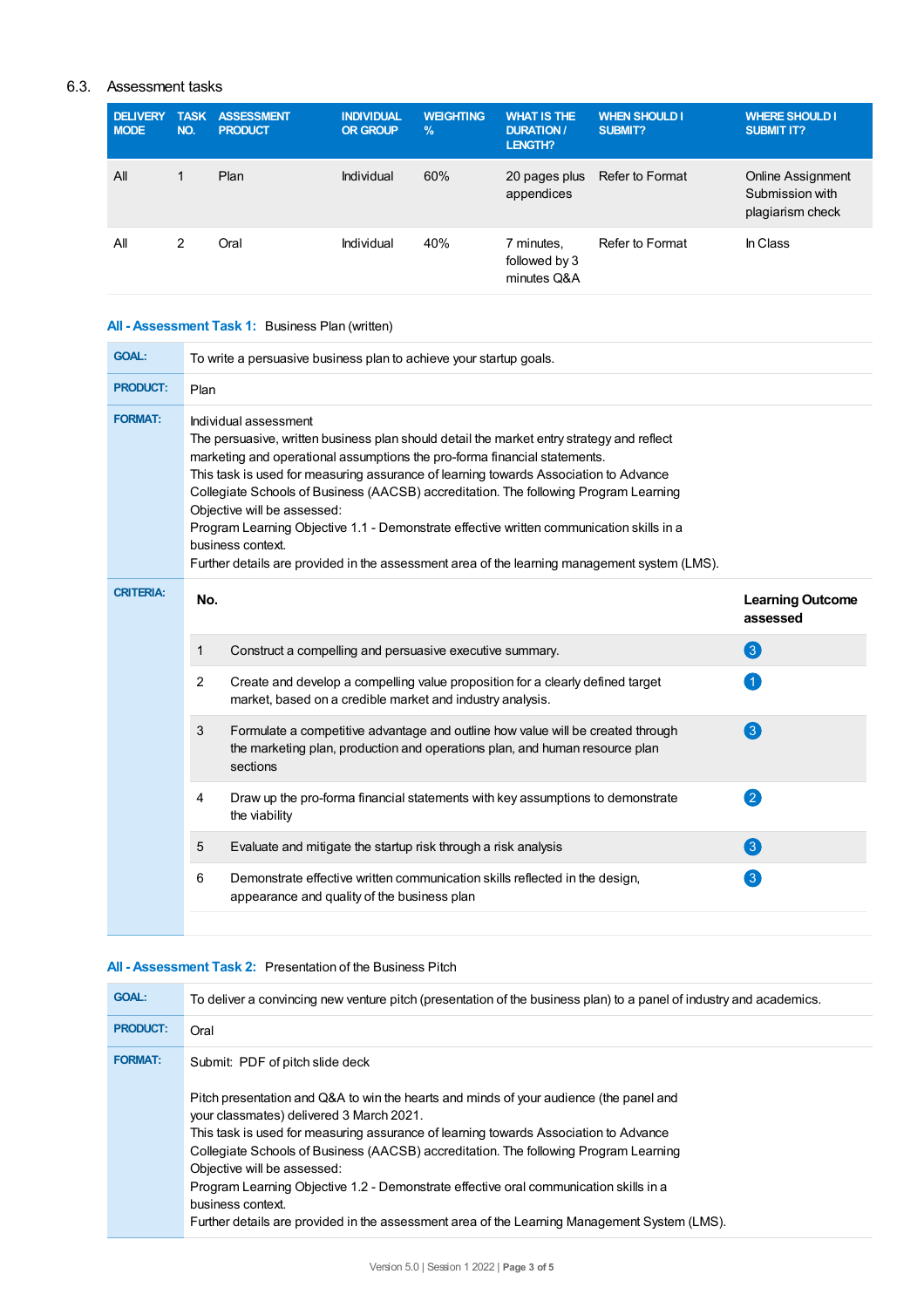| <b>CRITERIA:</b> | No. |                                                                                                                                        | <b>Learning Outcome</b><br>assessed |
|------------------|-----|----------------------------------------------------------------------------------------------------------------------------------------|-------------------------------------|
|                  | 1   | the ability to succinctly and convincingly outline the start-up concept                                                                | $\overline{4}$                      |
|                  | 2   | demonstrate the problem or opportunity you are pursuing, its size and your ability<br>to deliver a beneficial, value-creating solution | -4                                  |
|                  | 3   | outline how you will gain a competitive advantage                                                                                      |                                     |
|                  | 4   | persuasive business model and credible financial projections                                                                           | -2                                  |
|                  | 5   | demonstrate effective persuasive oral communication skills through the quality and<br>credibility of your presentation                 |                                     |

# 7. Directed study hours

A 12-unit course will have total of 150 learning hours which will include directed study hours (including online if required), self-directed learning and completion of assessable tasks. Directed study hours may vary by location. Student workload is calculated at 12.5 learning hours per one unit.

# 8. What resources do I need to undertake this course?

Please note: Course information, including specific information of recommended readings, learning activities, resources, weekly readings, etc. are available on the course Blackboard site– Please log in as soon as possible.

## 8.1. Prescribed text(s) or course reader

There are no required/recommended resources for this course.

## 8.2. Specific requirements

You should bring a laptop to work on your business plan during all the workshop sessions.

# 9. How are risks managed in this course?

Health and safety risks for this course have been assessed as low. It is your responsibility to review course material, search online, discuss with lecturers and peers and understand the health and safety risks associated with your specific course of study and to familiarise yourself with the University's general health and safety principles by reviewing the online [induction](https://online.usc.edu.au/webapps/blackboard/content/listContentEditable.jsp?content_id=_632657_1&course_id=_14432_1) training for students, and following the instructions of the University staff.

# 10. What administrative information is relevant to this course?

## 10.1. Assessment: Academic Integrity

Academic integrity is the ethical standard of university participation. It ensures that students graduate as a result of proving they are competent in their discipline. This is integral in maintaining the value of academic qualifications. Each industry has expectations and standards of the skills and knowledge within that discipline and these are reflected in assessment.

Academic integrity means that you do not engage in any activity that is considered to be academic fraud; including plagiarism, collusion or outsourcing any part of any assessment item to any other person. You are expected to be honest and ethical by completing all work yourself and indicating in your work which ideas and information were developed by you and which were taken from others. You cannot provide your assessment work to others.You are also expected to provide evidence of wide and critical reading, usually by using appropriate academic references.

In order to minimise incidents of academic fraud, this course may require that some of its assessment tasks, when submitted to Blackboard, are electronically checked through SafeAssign. This software allows for text comparisons to be made between your submitted assessment item and all other work that SafeAssign has access to.

## 10.2. Assessment: Additional Requirements

Eligibility for Supplementary Assessment

Your eligibility for supplementary assessment in a course is dependent of the following conditions applying:

The final mark is in the percentage range 47% to 49.4% The course is graded using the Standard Grading scale You have not failed an assessment task in the course due to academic misconduct